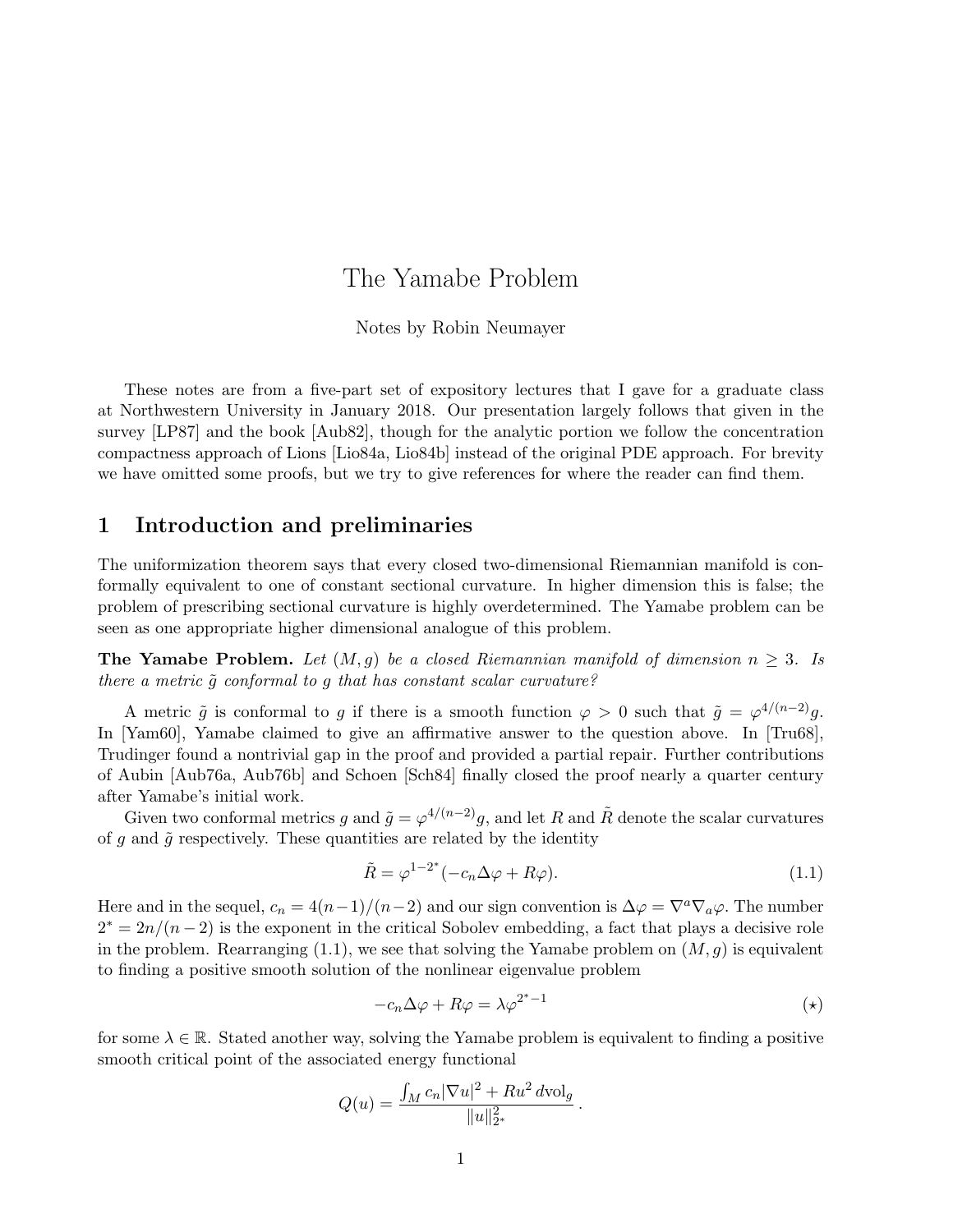With this in mind, we define the Yamabe constant of  $(M, g)$  by

$$
\lambda(M) = \inf \left\{ Q(u) : u \in W^{1,2}(M) \right\} \tag{1.2}
$$

Note that  $|\lambda(M)| < \infty$  by the Sobolev inequality, and  $\lambda(M)$  is conformally invariant. In fact, by (1.1), it can be rewritten as

$$
\lambda(M) = \inf \left\{ \frac{\int_M \tilde{R} d\text{vol}_{\tilde{g}}}{\text{vol}_{\tilde{g}}(M)^{2/2^*}} : \tilde{g} \text{ conformal to } g \right\}
$$

We will frequently abuse notation by letting  $\lambda(M)$  denote both the infimum value and the variational problem itself. Let us see that  $(\star)$  is the Euler Lagrange equation corresponding to this variational problem.

**Claim.** Let  $u \in W^{1,2}(M)$  be a critical point of  $\lambda(M)$ . Then u satisfies  $(\star)$  for some  $\lambda$ . Furthermore, if u is a minimizer with  $||u||_{2^*} = 1$ , then  $\lambda = \lambda(M)$ .

*Proof.* Let  $\varphi \in C_c^{\infty}(M)$ . Then

$$
0 = \frac{d}{d\epsilon} \Biggl|_{\epsilon=0} \frac{\int_M c_n |\nabla u + \epsilon \nabla \varphi|^2 + R(u + \epsilon \varphi)^2 d\text{vol}_g}{\|u + \epsilon \varphi\|_{2^*}^2} \Biggr|_{\epsilon=0} = \frac{\int 2c_n \langle \nabla u, \nabla \varphi \rangle + 2Ru\varphi d\text{vol}_g}{\|u\|_{2^*}^2} - \underbrace{\frac{2\int_M c_n |\nabla u|^2 + Ru^2 d\text{vol}_g}{\|u\|_{2^*}^2}}_{=2Q(u)} \frac{\int u^{2^*-1} \varphi d\text{vol}_g}{\|u\|_{2^*}^{2^*}} \frac{\{u^{2^*-1} \varphi d\text{vol}_g}{\|u\|_{2^*}^{2^*}}}{\|u\|_{2^*}^{2^*}} \Biggr) \frac{du}{\|u\|_{2^*}^{2^*}}.
$$

As this holds for any variation  $\varphi$ , we see that u satisfies  $(\star)$  with  $\lambda = Q(u)/||u||_{2^*}^{2^*-2}$ . If u is a minimizer, then  $Q(u) = \lambda(M)$ .  $\Box$ 

To summarize thus far, to solve the Yamabe problem, it suffices to show the existence of a smooth positive minimizer of  $\lambda(M)$ . The problem lacks compactness, which makes establishing the existence of such a minimizer difficult. The solution of the problem comes from combining the following three theorems.

**Theorem 1.1** (Yamabe, Trudinger, Aubin). Suppose  $\lambda(M) < \lambda(S^n)$ . Then there exists a minimizer of  $\lambda(M)$  and hence a solution of the Yamabe problem on M.

Here  $\lambda(S^n)$  be the Yamabe constant of  $(S^n, g_0)$  where  $g_0$  is the round metric (which, of course, has constant scalar curvature).

**Theorem 1.2** (Aubin). In M has dimension  $n \geq 6$  and is not locally conformally flat at some point  $p \in M$ , then  $\lambda(M) < \lambda(S^n)$ .

A Riemannian manifold  $(M, g)$  is said to be locally conformally flat at a point  $p \in M$  if there exists a conformal change of metric for which the curvature tensor vanishes in a neighborhood of p.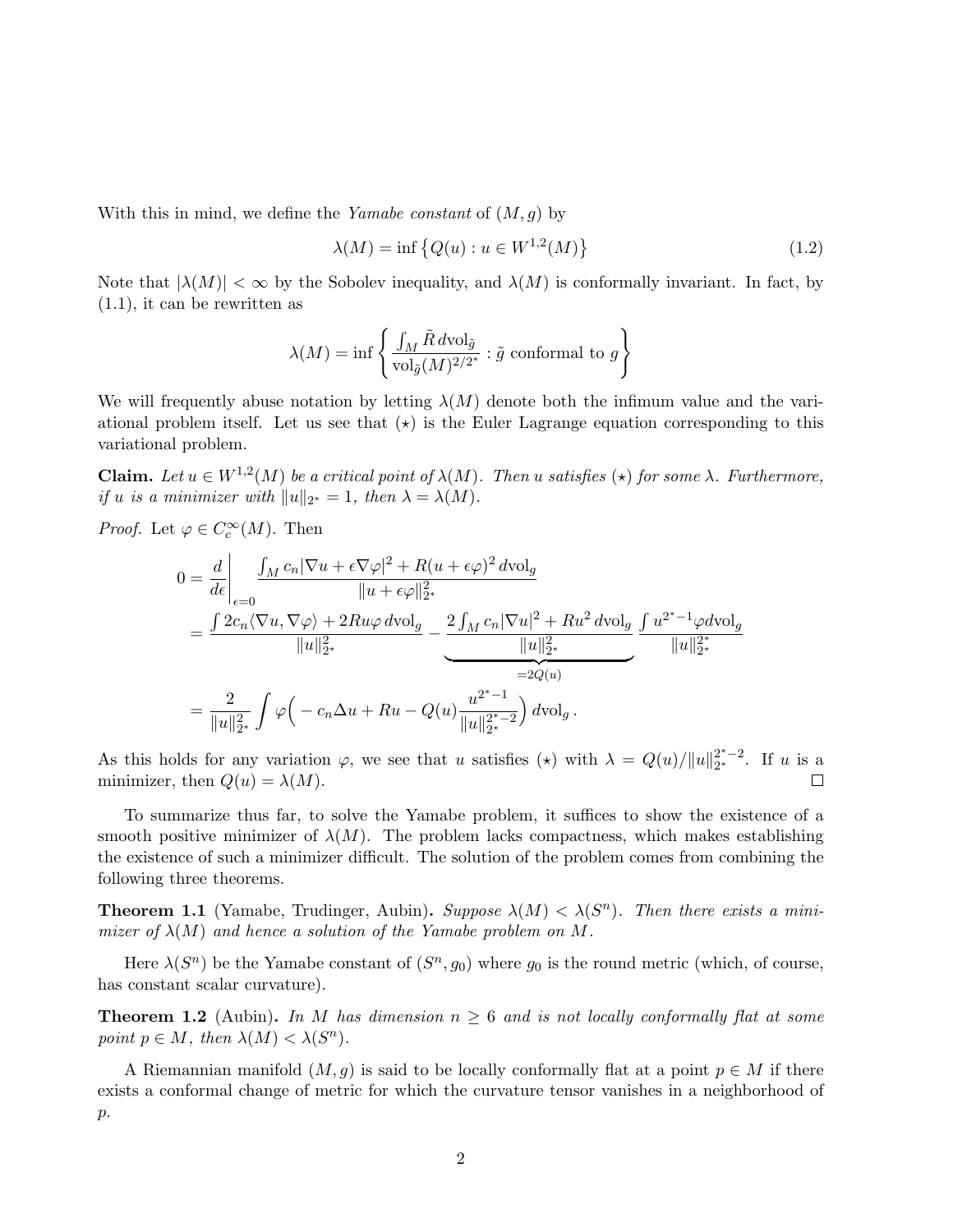**Theorem 1.3** (Schoen). If M has dimension 3, 4, or 5 or if M is locally conformally flat at some point  $p \in M$ , then  $\lambda(M) < \lambda(S^n)$  unless M is conformal to  $S^n$ .

Theorem 1.1 represents the analytic portion of the problem. The idea behind Theorem 1.1 is the following: a minimizing sequence for  $\lambda(M)$  must either converge in  $W^{1,2}(M)$  to a minimizer, or else it must concentrate at a point  $p \in M$ . A concentration (or "bubble") contributes  $\lambda(S^n)$  to the energy, so if  $\lambda(M) < \lambda(S^n)$ , this possibility cannot occur.

Theorems 1.2 and 1.3 represent the contributions on the geometry side of the problem. To show that an infimum  $\lambda(M)$  is strictly less than a certain number  $\lambda(S^n)$ , one must construct a test function  $\varphi$  with  $Q(\varphi) < \lambda(M)$ . For both theorems, the test functions involve suitable modifications of minimizers for  $\lambda(S^n)$ , though we crucially must first choose the right conformal representative and coordinate system.

At first sight of Theorem 1.1, several natural questions arise:

- 1. Why can't we just apply the direct method of the calculus of variations?
- 2. Why does the value of the infimum  $\lambda(M)$  affect the existence of minimizers?
- 3. Why does  $\lambda(S^n)$  play a role?

Analytically speaking, the direct method falls short because the embedding of  $W^{1,2}(M)$  into  $L^{2^*}(M)$  is not compact. The following example shows that the direct method can be used to establish existence of minimizers in a particular case and is instructive for understanding the first two questions.

**Example 1.4** (Existence when  $\lambda(M) \leq 0$ ). When  $\lambda(M) \leq 0$ , we may use the direct method to show the existence of a minimizer of  $\lambda(M)$ . It is not hard to show that a u is a minimizer of  $\lambda(M)$ if and only if it is a minimizer of

$$
E(u) = \int c_n |\nabla u|^2 + Ru^2 d\mathrm{vol}_g - \lambda(M) ||u||_{2^*}^2
$$

among all  $u \in W^{1,2}(M)$ . Now, suppose  $\lambda(M) \leq 0$ , and let  $\{u_k\}$  be a minimizing sequence for  $E(u)$ . Then  $E(u_k) \leq C$ , hence  $||u_k||_{W^{1,2}(M)} \leq C$  (by the Sobolev inequality). So, we have

$$
u_k \rightharpoonup u
$$
 in  $W^{1,2}(M)$  and  $L^{2^*}(M)$ ,  
\n $u_k \rightharpoonup u$  in  $L^2(M)$ .

by the Banach-Olaglu theorem and the Rellich-Kondrachov theorem respectively. Norms are lower semicontinuous with respect to weak convergence. Therefore, and because the coefficient  $\lambda(M)$  has the right sign, we see that  $E(u) \leq \liminf E(u_k)$  and so u is a minimizer.

Remark 1.5. In the general case, we will have lower semicontinuity of the energy only if we can show *strong* convergence of a minimizing sequence in  $L^{2^*}(M)$ .

Along the same lines, the direct method can be used to show existence for a related problem with subcritical scaling.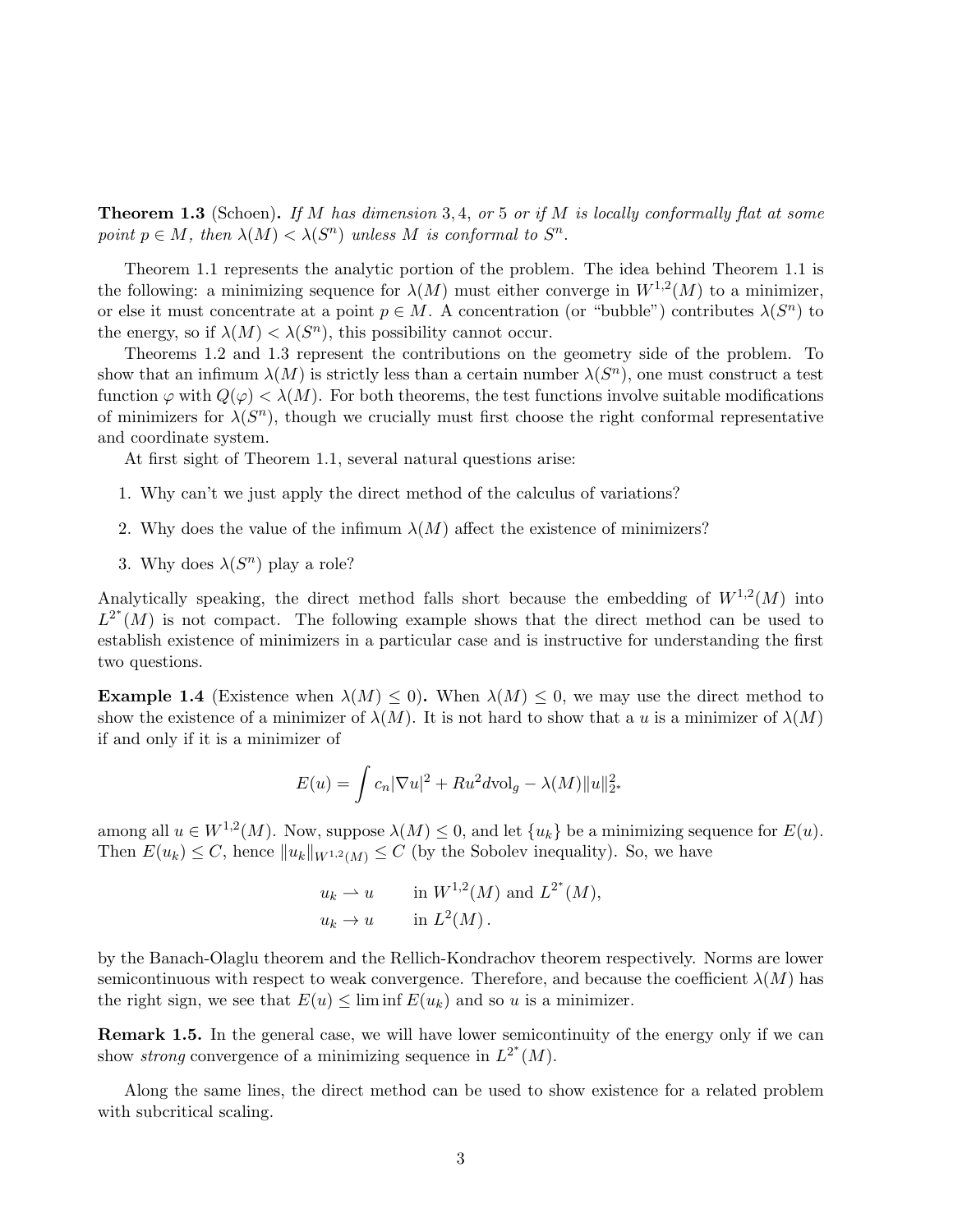Exercise 1.6 (Existence for the subcritical power). Suppose we instead wanted to consider the analogue of  $(\star)$  with a subcritical exponent, that is,

$$
-c_n \Delta u + Ru = \lambda u^{p-1}
$$

for  $1 \leq p < 2^*$ . Use the direct method and the Rellich Kondrachov compact embedding theorem to establish existence of minimizers of the corresponding energy

$$
Q_p(u) = \frac{\int_M c_n |\nabla u|^2 + Ru^2 \, d\text{vol}_g}{\|u\|_p^2}.
$$

### 2 The Yamabe constant on the sphere

The statements of Theorems 1.1, 1.2, and 1.3 indicate that the Yamabe constant on the sphere will play an important role in what follows. In this section, we give explicit describe minimizers of the variational problem (1.2) and consequently give establish the value  $\lambda(S^n)$ . Recall that if we consider the embedded round sphere  $S^n \subset \mathbb{R}^{n+1}$  with north pole  $N = (0, \ldots, 0, 1)$ , then stereographic projection  $\Psi: S^n \setminus \{N\} \to R^n$  is a conformal diffeomorphism given by

$$
\Psi(s^1, \dots, s^n, \xi) = (x^1, \dots, x^n)
$$
 where  $x^i = s^i/(1 - \xi)$ . (2.1)

If we define the conformal factor  $v_1$  by

$$
(\Psi^{-1})^* g_0 = 4v_1^{4/(n-2)} g_{euc},
$$

then  $v_1$  is explicitly given by

$$
v_1(x) = \left(1 + |x|^2\right)^{(2-n)/2} \tag{2.2}
$$

where  $g_{euc}$  is the Euclidean metric on  $\mathbb{R}^n$ . Thanks to the conformal invariance of the Yamabe constant and the fact that Euclidean space has vanishing scalar curvature, we have

$$
\lambda(S^n) = \inf \{ Q(u) : u \in W^{1,2}(S^n) \} = c_n \sigma_n^2,
$$
\n(2.3)

where we let

$$
\sigma_n^2 := \inf \left\{ \frac{\int_{\mathbb{R}^n} |\nabla u|^2}{(\int_{\mathbb{R}^n} u^{2^*})^{2/2^*}} : u \in W^{1,2}(\mathbb{R}^n) \right\}.
$$
 (2.4)

In other words, understanding  $\lambda(S^n)$  is equivalent to understanding the sharp Sobolev inequality on  $\mathbb{R}^n$ . Aubin [Aub76b] and Talenti [Tal76] independently proved the following:

**Theorem 2.1** (Talenti, Aubin). Fix  $n \geq 3$  and let  $\sigma_n$  be as above. Then

$$
\sigma_n^2 = \frac{n(n-1)\omega^{2/n}}{c_n}.
$$

Furthermore, minimizers of  $(2.4)$  are exactly the function  $v_1$  defined in  $(2.2)$  and its invariant scalings: translations, dilations, and constant multiples.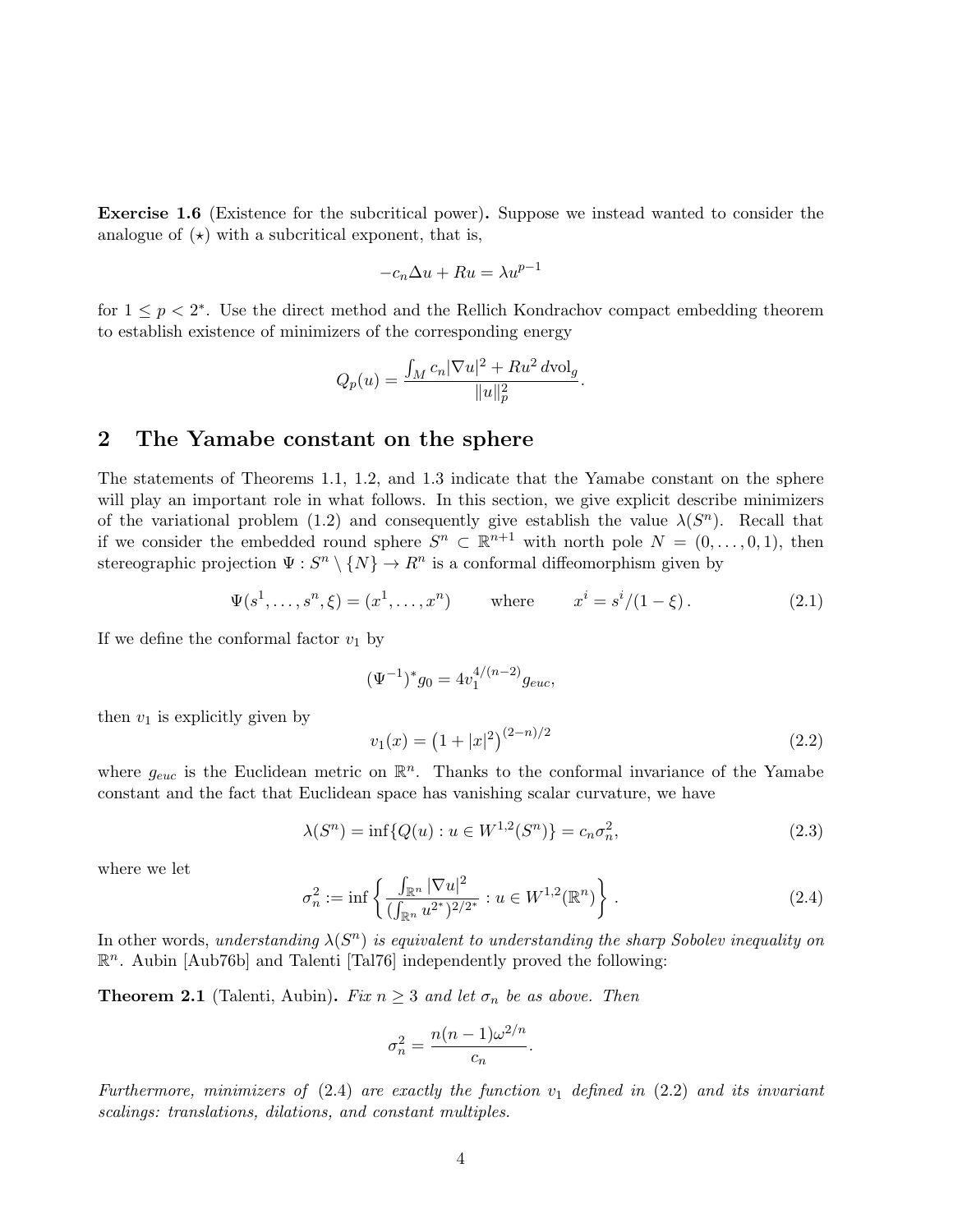Theorem 2.1 gives the sharp Sobolev inequality on Euclidean space, together with its characterization of extremal functions. That is, for any  $u \in W^{1,2}(\mathbb{R}^n)$ ,

$$
\sigma_n \|u\|_{2^*} \le \|\nabla u\|_2
$$

Equality holds if and only if u is a translation, dilation, or constant multiple of  $v_1$ .

**Remark 2.2.** If we pull back the minimizer  $v_1$  via  $\Psi^{-1}$ , we obtain (a multiple of) the round metric. However, pulling back translations and dilations of  $v_1$ , we obtain conformal factors that localize most of the mass near any point on  $S<sup>n</sup>$ . In particular, these symmetries imply that the set of minimizers  $\lambda(S^n)$  is noncompact in  $W^{1,2}(S^n)$ .

Notice the following immediate corollary of Theorem 2.1 and the dilation invariance of Sobolev extremal functions.

**Corollary 2.3.** Let  $(M, g)$  be any closed Riemannian manifold of dimension  $n \geq 3$ . The

$$
\lambda(M) \le \lambda(S^n).
$$

# 3 Proof of Theorem 1.1

In this section, we prove Theorem 1.1. That is, when  $\lambda(M) < \lambda(S^n)$ , we can find a minimizer of (1.2) and therefore a solution to the Yamabe problem.

Remark 3.1 (A historical remark). The original proof of Theorem 1.1 followed this basic idea: as we saw in Exercise 1.6, we can easily show existence of minimizers  $u_p$  of the subcritical functional  $Q_p$ . In Yamabe's original paper, he claimed to show uniform (in p)  $C^{2,\alpha}$  estimates for  $u_p$ , and then passed to the limit  $p \to 2^*$  to get a solution on  $(\star)$ . Such uniform estimates are false in general; we saw this in Remark 2.2. It turns on that these uniform estimates holds when  $\lambda(M) < \lambda(S^n) = c_n \sigma_n^2$ . The proof uses the sharp Sobolev inequality and requires the strict inequality to have some room to absorb error terms. The survey [LP87] has a clear account of this approach.

We present another approach here using concentration compactness. The key tool will be Lions' (second) concentration compactness lemma [Lio84a, Lio84b] (see also the book [Str08] and Lemma 3.2 below), which tells us two structural facts about Sobolev functions:

- 1. If a sequence of uniformly bounded Sobolev functions does not converge strongly in  $L^{2^*}$ , the only thing that can go wrong is that it concentrates at countably many points. (Such a sequence cannot, for instance, concentrate on some two dimensional surface.)
- 2. These atoms where the sequence concentrates satisfy a sort of "Sobolev inequality" for measures with the sharp Sobolev constant  $\sigma_n$ .

**Lemma 3.2** (Lions). Suppose  $\{u_k\}$  is uniformly bounded in  $W^{1,2}(M)$ , so  $u_k \rightharpoonup u \in W^{1,2}(M)$ . Up to subsequences,

$$
\mu_k := |\nabla u_k|^2 \, d\text{vol}_g \stackrel{*}{\rightharpoonup} \mu,
$$
  

$$
\nu_k := |u_k|^{2^*} \, d\text{vol}_g \stackrel{*}{\rightharpoonup} \nu.
$$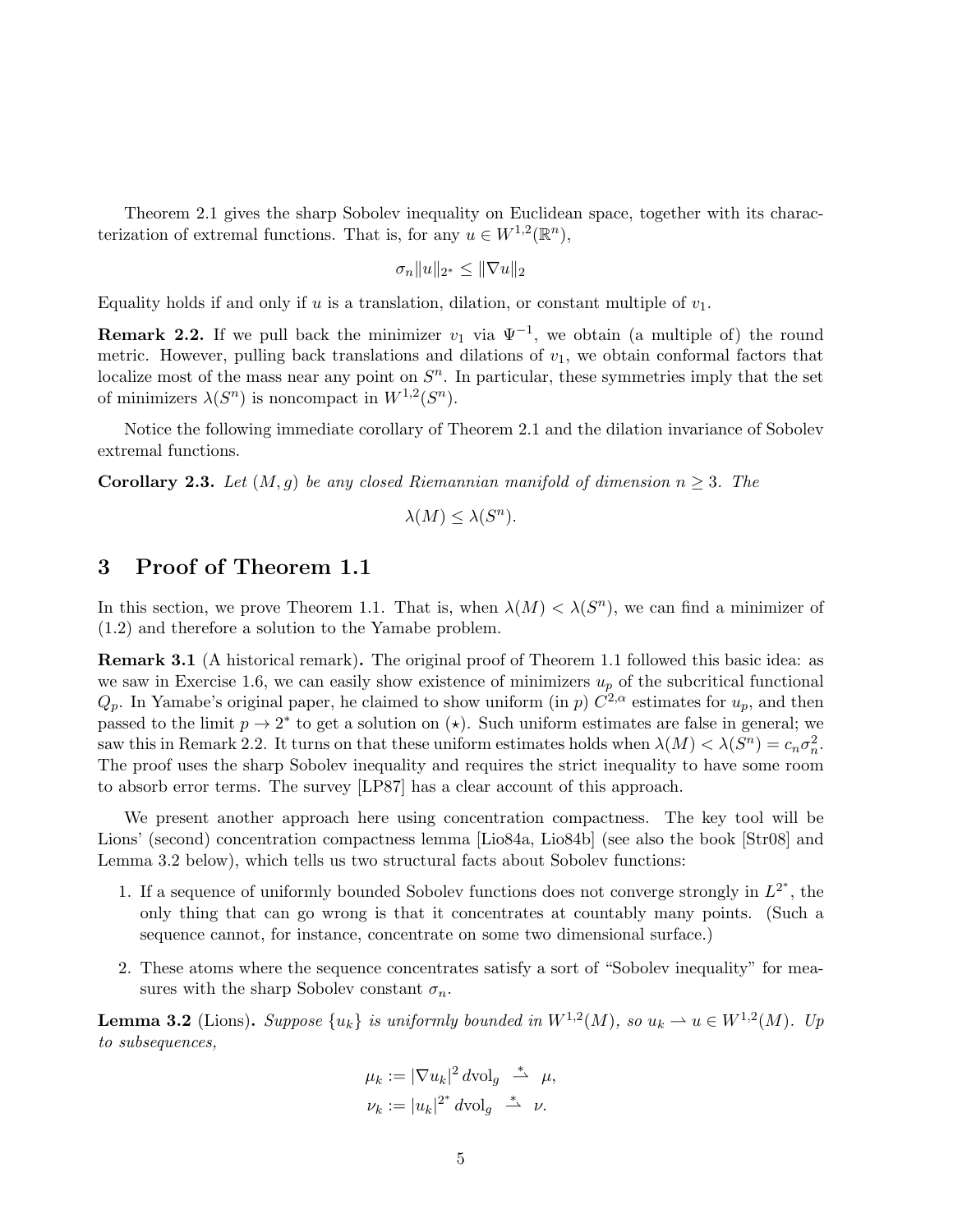Then

$$
\nu = |u|^{2^*} d\text{vol}_g + \sum_{j \in J} \nu_j \delta_{p_j},\tag{3.1}
$$

$$
\mu \ge |\nabla u|^2 \, d\text{vol}_g + \sigma_n^2 \sum_{j \in J} \nu_j \delta_{p_j} \tag{3.2}
$$

where J is an at most countable set.

Before proving Lemma 3.2 let us see how Theorem 1.1 follows.

*Proof of Theorem 1.1.* Let  $\{u_k\}$  be a minimizing sequence for  $\lambda(M)$ . Without loss of generality, we may assume that  $||u_k||_{2^*} = 1$ . Up to a subsequence,  $u_k \to u$  in  $L^2(M)$  and  $u_k \to u$  in  $W^{1,2}(M)$ and  $L^{2^*}(M)$  with  $||u||_{2^*}^{2^*}$  $2^{2^*}_{2^*} = t \in [0,1].$  Note that if  $t = 1$ , then  $u_k \to u$  strongly in  $L^{2^*}$  and, as noted in Remark 1.5, we are done. So, by Lemma 3.2,

$$
\lambda(M) = \lim Q(u_k) \ge \int c_n |\nabla u|^2 + Ru^2 + c_n \sigma_n^2 \sum \nu_j^{2/2*}
$$

Note that  $\int c_n |\nabla u|^2 + Ru^2 dv \log \frac{1}{2} t^{2/2^*} Q(u) \geq t^{2/2^*} \lambda(M)$ . Together with Jensen's inequality (and recalling that  $\lambda(S^n) = c_n \sigma_n^2$ , this implies

$$
\lambda(M) \ge t^{2/2^*} \lambda(M) + c_n \sigma_n^2 \sum \nu_j^{2/2^*}
$$
  
 
$$
\ge t^{2/2^*} \lambda(M) + \lambda(S^n)(1-t)^{2/2^*} \left(\sum \frac{\nu_j}{1-t}\right)^{2/2^*}
$$
  
=  $t^{2/2^*} \lambda(M) + \lambda(S^n)(1-t)^{2/2^*}$ 

The final equality holds because  $\sum \nu_j = 1 - t$ . Now, since  $\lambda(S^n) > \lambda(M)$  and again applying Jensen's inequality, we have

$$
\lambda(M) \ge t^{2/2^*} \lambda(M) + \lambda(S^n)(1-t)^{2/2^*} \ge \lambda(M) \{ t^{2/2^*} + (1-t)^{2/2^*} \}
$$
\n(3.3)

$$
\geq \lambda(M). \tag{3.4}
$$

Given that the left-hand side is equal to the right-hand side above, it follows that we can equality in both (3.3) and (3.4). Equality in (3.4) implies that  $t = 0$  or  $t = 1$ . If  $t = 0$ , then we have strict inequality in (3.3). Therefore  $t = 1$ . This establishes the existence of a minimizer  $u \in W^{1,2}(M)$ .

Since  $|\nabla u| = |\nabla |u|$  for a.e.  $x \in M$ , we may assume without loss of generality that  $u \geq 0$ . Results in elliptic regularity theory (see  $[Tru68]$ ) show that u is smooth, and then the maximum principle ensures that u is positive. Thus our minimizer is indeed a conformal factor.  $\Box$ 

Let us now prove Lemma 3.2.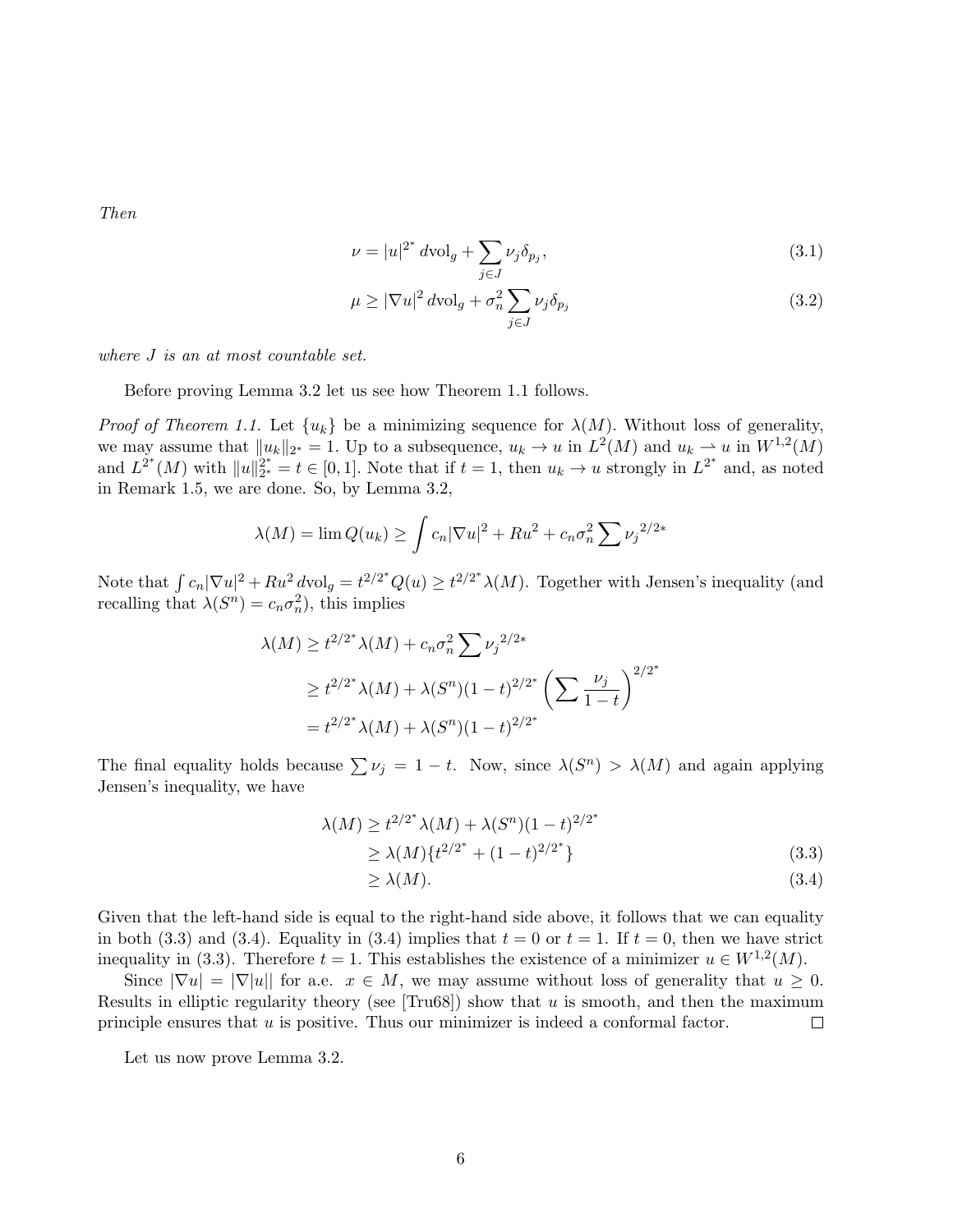*Proof of Lemma 3.2.* We give the proof on a bounded subset of  $\mathbb{R}^n$ ; it is not hard to adapt the proof to M. Let

$$
v_k := (u_k - u) \to 0
$$
 in  $W^{1,2}$  and  $L^{2^*}$   
\n $\omega_k := (|u_k|^{2^*} - |u|^{2^*}) dx \to \omega$   
\n $\tilde{\mu}_k := |\nabla v_k|^2 dx \to \tilde{\mu}$ 

One can show (exercise) that  $\omega_k = |v_k|^{2^*} dx + o(1)$ . Now, take any  $\xi \in C_c^{\infty}(\mathbb{R}^n)$ . Applying the Sobolev inequality, we have

$$
\int \xi^{2^*} d\omega = \lim \int |\xi v_k|^{2^*} dx \le \liminf \frac{1}{\sigma_n^{2^*}} \left( \int |\nabla(\xi v_k)|^2 \right)^{2^*/2}
$$

$$
= \liminf \frac{1}{\sigma_n^{2^*}} \left( \int \xi^2 |\nabla v_k|^2 \right)^{2^*/2} = \frac{1}{\sigma_n^{2^*}} \left( \int \xi^2 d\tilde{\mu} \right)^{2^*/2}
$$

The penultimate equality is an exercise that can be shown using Hölder's inequality and the compact embeddings of subcritical norms. Rearranging powers, what we have shown is a sort of "reverse Hölder's inequality" for the measures  $\omega$  and  $\tilde{\mu}$ :

$$
\sigma_n \Big( \int \xi^{2^*} \, d\omega \Big)^{1/2^*} \le \Big( \int \xi^2 \, d\tilde{\mu} \Big)^{1/2} \qquad \forall \xi \in C_c^\infty(\mathbb{R}^n). \tag{3.5}
$$

Applied to  $\xi$  approximating the characteristic function of any open set  $\Omega$ , (3.5) shows that  $\tilde{\mu}$ controls  $\omega$  nonlinearly:

$$
\sigma_n^2 \omega(\Omega)^{2/2^*} \le \tilde{\mu}(\Omega),\tag{3.6}
$$

This scaling will force  $\omega$  to be supported on a countable set of atoms. Indeed, since  $\tilde{\mu}$  is a finite measure, it contains at most countably many atoms, say at  $\{x_j\}$ . For any point  $x \in B_1 \setminus \bigcup \{x_j\}$ , we can take any open set  $\Omega$  containing x with  $\tilde{\mu}(\Omega) \leq \sigma_n^2$ , so that (3.6) yields

$$
1 \ge \sigma_n^{-2} \tilde{\mu}(\Omega) \ge \omega(\Omega)^{2/2^*} \ge \omega(\Omega).
$$

In other words,  $\omega$  is absolutely continuous with respect to  $\tilde{\mu}$  on  $B_1 \setminus \bigcup \{x_j\}$ . By the Radon-Nikodym theorem,  $\omega = f\tilde{\mu}$  and for  $\tilde{\mu}$ -a.e. x,

$$
f(x) = \lim_{r \to 0} \frac{\omega(B_r(x))}{\tilde{\mu}(B_r(x))} \stackrel{(3.6)}{\leq} \lim_{r \to 0} \sigma_n^{-2^*} \tilde{\mu}(B_r(x))^{2^*/2-1} = 0.
$$

Hence, the support of  $\omega$  is contained on  $\bigcup \{x_j\}$  and so

$$
\omega = \sum_{j \in J} \nu_j \delta_{x_j} ,
$$

proving (3.1). To see (3.2), take any  $x_j$  and again use the reverse Hölder's inequality (3.5), now applied to a  $\xi$  with  $\xi(x_j) = 1$ , and  $\xi = 0$  on  $B_r(x_j)^c$ , to find

$$
\sigma_n^2 \nu_j^{2/2^*} \delta_{x_j} \leq \tilde{\mu}(x_j) .
$$

This concludes the proof.

 $\Box$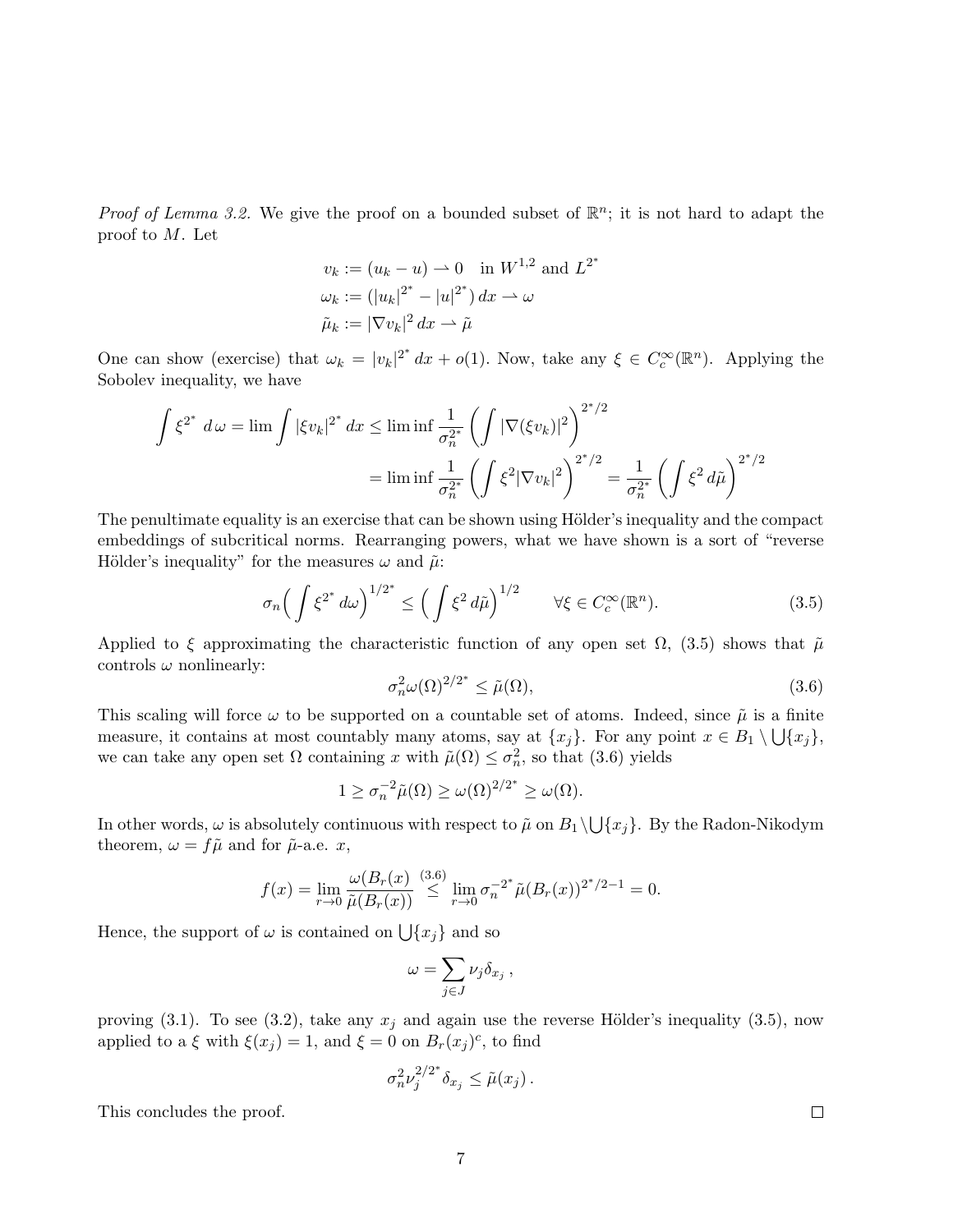# 4 Proof of Theorem 1.2

We now prove Theorem 1.2, which is due to Aubin in [Aub76a]. The idea is to contruct test functions which are pullbacks of a sequence of extremal functions in the Sobolev inequality that concentrate at a point. To this end, let us define

$$
v_{\alpha}(x) = \alpha^{(2-n)/2} v(x/\alpha) \tag{4.1}
$$

to be a one-parameter family of Sobolev extremals that concentrate at zero in Euclidean space as  $\alpha \to 0$ . After multiplying by a cutoff function and pulling back these functions with the concentration centered at a point that is not locally conformally flat, we show that the geometry forces  $Q(v_\alpha) < \lambda(S^n)$ . We need some background before we get into the proof.

#### 4.1 The Weyl tensor

The Weyl tensor is a tensor whose coordinate expression is given by

$$
W_{ijkl} = R_{ijkl} - \frac{1}{n-2}(R_{ik}g_{jl} - R_{il}g_{jk} + R_{jl}g_{ik} - R_{jk}g_{il}) - \frac{R}{(n-1)(n-2)}(g_{jl}g_{ik} - g_{jk}g_{il})
$$

The Weyl tensor is the "traceless component of the Riemann tensor" in the sense that the full curvature tensor can be written in terms of the Weyl and Ricci tensors. The key facts about the Weyl tensor that we will use are:

- 1. The Weyl tensor is invariant under conformal changes of metric.
- 2. if  $n = 3$ , the Weyl tensor vanishes.
- 3. If  $n > 3$ , the Weyl tensor vanishes at a point if and only if  $(M, g)$  is locally conformally flat near p.

Recall that  $(M, g)$  is locally conformally flat near p if, up to a conformal change of metric, the curvature vanishes in a neighborhood of p.

#### 4.2 Conformal normal coordinates

For any  $p \in M$ , we can choose normal coordinates in a neighborhood of p using the exponential map. In such coordinates, the metric is Euclidean at  $p$  and the Christoffel symbols vanish, so the metric is Euclidean up to first order. The Yamabe constant is conformally invariant, so we have the freedom to simplify the local geometry even more by first choosing a smart conformal metric and then using normal coordinates.

**Theorem 4.1** (Conformal normal coordinates). Let  $(M, g)$  be a closed Riemannian manifold and fix  $p \in M$ . For any  $K \geq 2$ , there exists a conformal metric  $\tilde{q}$  on M such that in  $\tilde{q}$  normal coordinates near p,

$$
\det \tilde{g} = 1 + O(r^K).
$$

Here we let  $r = |x|$ . Furthermore, if  $K \geq 5$ , then  $\tilde{R} = O(r^2)$  and  $-\Delta \tilde{R} = \frac{1}{6}$  $\frac{1}{6}|W|^{2}.$ 

The proof of Theorem 4.1 is by induction and is fairly involved. We will not prove it here, but refer the reader to [LP87, Theorem 5.1].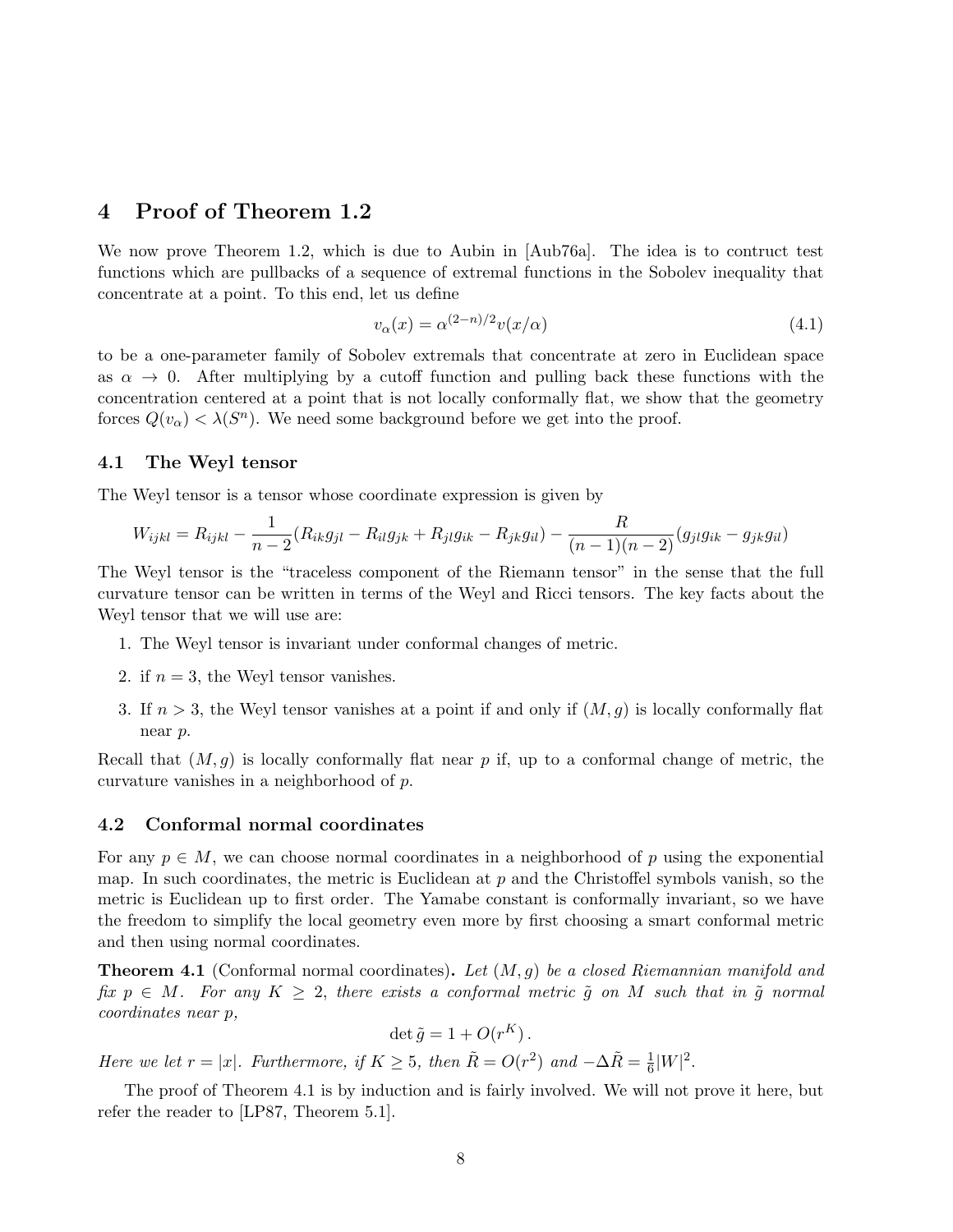#### 4.3 Proof of Theorem 1.2

Pick a point  $p \in M$  where  $|W(p)| \neq 0$ . Without loss of generality, assume that  $g = \tilde{g}$  where  $\tilde{g}$  is as in Theorem 4.1 and K is taken to be as large as we need in the proof. Let  $\{x_i\}$  be conformal normal coordinates in  $B_{2\epsilon}(p)$ . Let  $\eta : \mathbb{R}^n \to \mathbb{R}$  be a smooth cutoff function with  $\eta = 1$  in  $B_{\epsilon}$  and  $\eta = 0$  in  $B_{2\epsilon}$ . We take as test functions

$$
\varphi = v_\alpha \eta
$$

where  $\alpha$  small will be chosen later. In order to compute  $Q(\varphi)$  in coordinates, let us make a few preliminary estimates. The following three expressions simply come from changing variables and Taylor expanding the integrands.

$$
\int_{B_{\epsilon}} v_{\alpha}^{2^*} = 1 - \int_{B_{\epsilon/\alpha}^c} v_1^{2^*} = 1 - O\Big(\int_{\epsilon/\alpha}^{\infty} r^{-2n} r^{n-1}\Big) = 1 + O(\alpha^n) \tag{4.2}
$$

$$
\int_{B_{\epsilon}} |\nabla v_{\alpha}|^2 = \sigma_n^2 - \int_{B_{\epsilon/\alpha}^c} |\nabla v_1|^2 = \sigma_n^2 - O\left(\int_{\epsilon/\alpha}^{\infty} r^{-2n+2} r^{n-1}\right) = \sigma_n^2 + O(\alpha^{n-2})\tag{4.3}
$$

$$
\int_{B_{2\epsilon}\setminus B_{\epsilon}} v_{\alpha}^2 = O(\alpha^{n-2})
$$
\n(4.4)

The third estimate could be sharpened a bit, but the first and, crucially, the second are completely sharp. This turns out to be an important point; see Remark 4.2 below.

By  $(4.2)$ , we have

$$
Q(\varphi) = \frac{\int c_n |\nabla(v_{\alpha}\eta)|^2 + \int Rv_{\alpha}^2 \eta^2}{(\int_{B_{2\epsilon}} v_{\alpha}^{2*} \eta^{2*})^{2/2*}} = \left(\int c_n |\nabla(v_{\alpha}\eta)|^2 + \int Rv_{\alpha}^2 \eta^2\right) (1 + O(\alpha^n))
$$

In the first equality, there are also errors in  $\alpha$  coming from the volume form, but we will ignore them since we can take them to be as high of order as we wish thanks to Theorem 4.1. By (4.3),  $(4.4)$  and Hölder's inequality,

$$
\int c_n |\nabla (v_\alpha \eta)|^2 = \int c_n |\nabla v_\alpha|^2 \eta^2 + \int c_n \eta v_\alpha \nabla v_\alpha \cdot \nabla \eta + \int c_n v_\alpha |\nabla \eta|^2 = \sigma_n^2 c_n + O(\alpha^{n-2}).
$$

Hence, recalling (2.3), we have shown that

$$
Q(\varphi) = \sigma_n^2 c_n + \int R v_\alpha^2 \eta^2 + O(\alpha^{n-2}).
$$

Now, using a Taylor expansion of  $R$  (which vanishes at first order because we are in normal coordinates) and making use of Theorem 4.1, we find that

$$
\int Rv_{\alpha}^{2}\eta^{2} = \int_{B_{\epsilon}} Rv_{\alpha}^{2} + O(\alpha^{n-2}) = \int_{0}^{\epsilon} \int_{\partial B_{r}} (\frac{1}{2}R_{,ij}(p)x^{i}x^{j} + O(r^{3}))v_{\alpha}^{2} + O(n-2)
$$
  
= 
$$
\int_{0}^{\epsilon} \{-Cr^{2}|W(p)|^{2} + O(r^{3})\}v_{\alpha}^{2}r^{n-1} + O(\alpha^{n-2})
$$
  
= 
$$
-C|W(p)|^{2} \int_{0}^{\epsilon} r^{n+1}v_{\alpha}^{2} + O(\alpha^{n-2}).
$$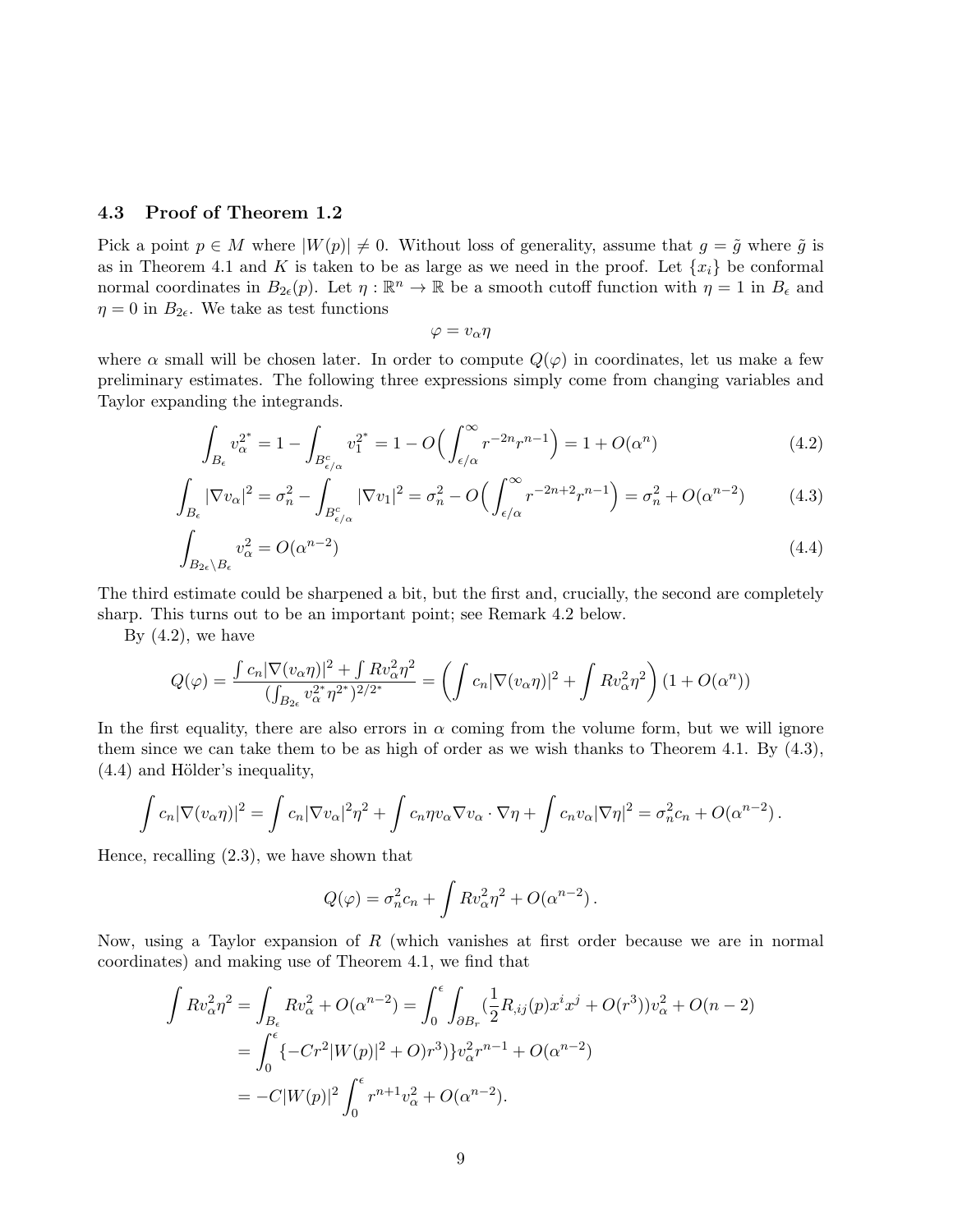A direct computation shows that

$$
\int_0^{\epsilon} r^{n+1} v_{\alpha}^2 = \begin{cases} \alpha^4 & \text{if } n > 6\\ \alpha^4 \log(1/\alpha) & \text{if } n = 6\\ \alpha^{n-2} & \text{if } n < 6 \end{cases}
$$

Thus we have shown that

$$
Q(\varphi) \le \begin{cases} \lambda(S^n) - c|W(p)|^2 \alpha^4 + O(\alpha^{n-2}) & \text{if } n < 6\\ \lambda(S^n) - c|W(p)|^2 \alpha^4 \log(1/\alpha) + O(\alpha^{n-2}) & \text{if } n = 6\\ \lambda(S^n) + O(\alpha^{n-2}) & \text{if } n > 6 \end{cases}
$$

In particular, since  $|W(p)| > 0$  and  $n \geq 6$ , we see that

$$
\lambda(M) \le Q(\varphi) < \lambda(S^n) \, .
$$

concluding the proof of Theorem 1.2.

Remark 4.2. Observe why this proof does not do through for higher dimensions. The Sobolev extremals are not compactly supported, so when we multiply by a cutoff function and pull the functions back to M, we necessarily introduce some errors between  $Q(\varphi)$  and  $\lambda(S^n)$  coming from the tails of these functions. The tails of the  $v_{\alpha}$  decay polynomially, with a dimensional dependence on the polynomial decay of  $v_{\alpha}$ . When  $n < 6$  the error from the cutoffs of  $v_{\alpha}$  (in (4.2), (4.3), (4.4)) is too large to allow us to capture any geometry in the Taylor expansion of the energy.

### 5 Proof of Theorem 1.3

In this section, we prove Theorem 1.3, which is due to Schoen in [Sch84]. For omitted proofs in this section we refer the reader to [Sch84, LP87]. We begin with some background.

#### 5.1 Stereographic projections

To begin, let us recall our analysis of  $\lambda(S^n)$  in Section 2. In order to study this variational problem explicitly, we used stereographic projection to transfer the problem to Euclidean space. One particular reason this was fruitful was that Euclidean space has zero scalar curvature, so the variational problem (1.2) simply became the one corresponding to the Sobolev inequality.

Let us take the following perspective on the choice to use the stereographic projection map in Section 2. As before, let  $\Psi : S^n \setminus \{N\} \to \mathbb{R}^n$  be the stereographic projection map as defined in  $(2.1)$ , and let  $g_{euc}$  and  $g_0$  respectively denote the Euclidean metric on  $\mathbb{R}^n$  and the round metric on  $S<sup>n</sup>$ . Define G to be the conformal factor relating  $g_0$  to the metric  $\hat{g}$  on  $S<sup>n</sup>$  obtained by pulling back the Euclidean metric by  $\Psi$ , that is:

$$
\hat{g} = \Psi^*(g_{euc}) = G^{4/(n-2)}g_0.
$$

Since  $(\mathbb{R}^n, g_{euc})$  has zero scalar curvature, we observe by  $(1.1)$  that

$$
-c_n \Delta_{g_0} G + R_0 G = 0 \qquad \text{on } S^n \setminus \{N\}.
$$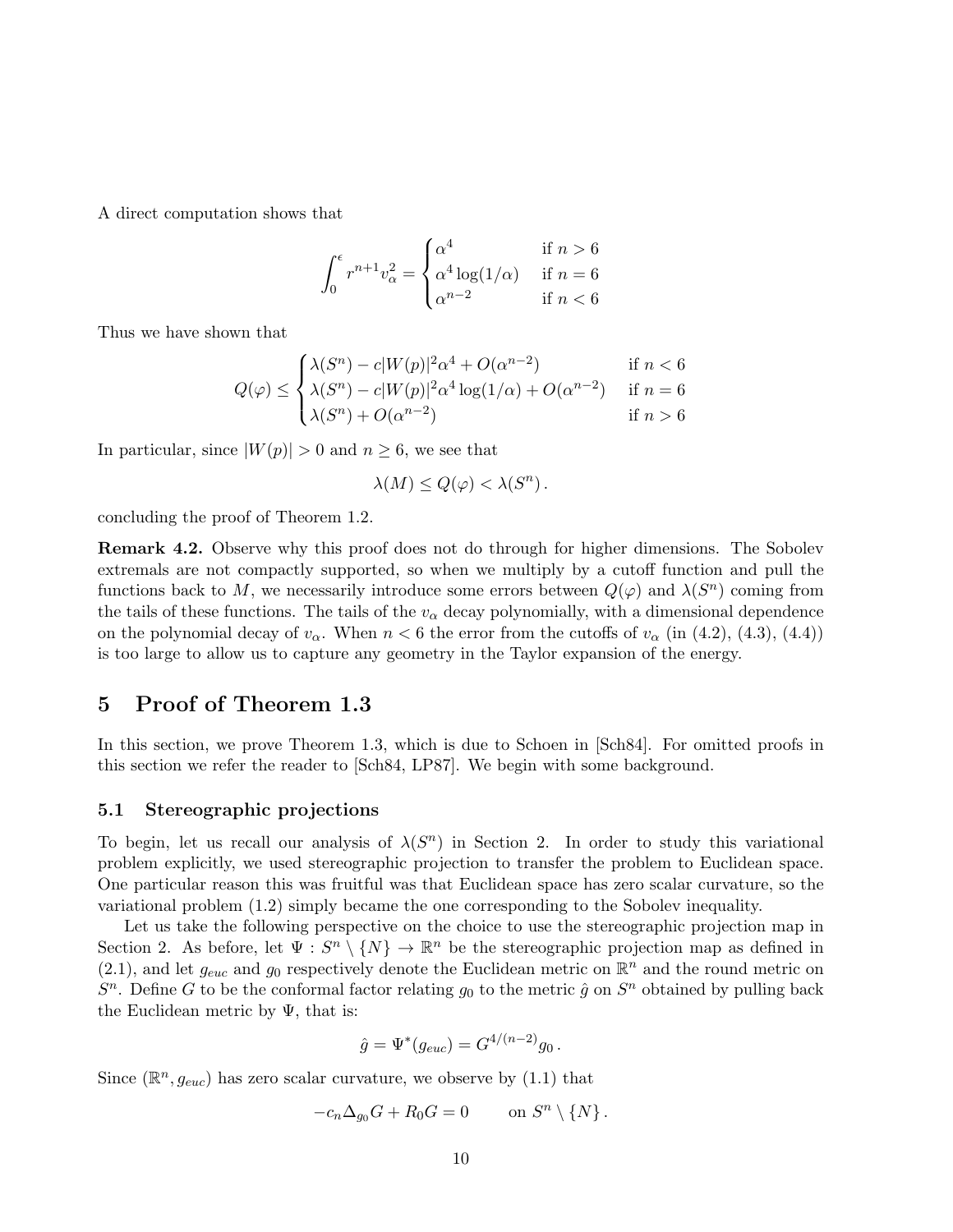Here  $R_0 = n(n-1)$  is the scalar curvature of  $(S<sup>n</sup>, g<sub>0</sub>)$ . And in fact, one can show that

$$
-c_n \Delta_{g_0} G + R_0 G = \delta_N \qquad \text{on } S^n.
$$

In other words, G is the Green's function at N for the conformal Laplacian  $-c_n\Delta + R$  on the round sphere. The key idea of Schoen in [Sch84] was that, as long as the conformal Laplacian on  $(M, g)$  has a positive Green's function G, we can perform a sort of "stereographic projection" in the following way. Fix  $p \in M$  and let  $\hat{q} := G^{4/(n-2)}q$  on  $\hat{M} := M \setminus \{p\}$ . Then we call  $(\hat{M}, \hat{q})$ , along with the map  $\sigma : M \setminus \{p\} \to M$ , the stereographic projection of M from p. By construction and  $(1.1)$ , we have

$$
R_{\hat{g}} = 0 \qquad \text{on } \hat{M}.
$$

If  $(M, q)$  is a closed Riemannian manifold with  $\lambda(M) \geq 0$ , then the conformal Laplacian has a positive Green's function. Recall that in Example 1.4, we showed that the Yamabe problem is easily solved if  $\lambda(M) \leq 0$ . Therefore we may assume the existence of a positive Green's function.

Given a fixed point  $p \in M$ , without loss of generality, we may assume that g is the conformal metric in which normal coordinates give the conformal normal coordinates of Theorem 4.1. Let  ${x<sup>i</sup>}$  be conformal normal coordinates for  $(M, g)$  at p. In the setting of Theorem 1.3, we have the following expansion for the Green's function  $G$  with singularity at  $p$ .

**Theorem 5.1.** Let  $n = 3, 4, 5$  or assume M is conformally flat in a neighborhood of p. Let  $\{x^i\}$ be conformal normal coordinates at p. Then

$$
G = r^{2-n} + A + O''(r) \qquad \text{as } r \to 0.
$$

Here, A is a constant and  $r = |x|$ .

The notation  $O''(r)$  indicates corresponding scale invariant decay for two derivatives. That is,  $f(r) = O''(r)$  if  $f(r) = O(r)$ ,  $f'(r) = O(1)$ , and  $f''(r) = O(1/r)$ . We refer to the survey [LP87, Lemma 6.4 for the proof of Theorem 5.1. Theorem 5.1 gives rise to an expansion of the metric  $\hat{g}$ in related coordinates. Indeed, consider the inverted normal coordinates  $\{z^i\}$  given by  $z^i = r^{-2}x^i$ on  $U \setminus \{p\}$ . Letting  $\rho = |z|$ , we can derive from Theorem 5.1 that

$$
\hat{g}_{ij}(z) = \left(1 + A\rho^{2-n} + O''(\rho^{1-n})\right)^{4/(n-2)}\left(\delta_{ij} + O''(\rho^2)\right)
$$
\n(5.1)

when  $n = 3, 4, 5$  or M is locally conformally flat. We recall that a Riemannian manifold  $(N, g)$  is said to be asymptotically flat to order  $\tau > 0$  if there is a decomposition  $N = N_0 \cup N_\infty$  such that  $N_0$  is compact and  $N_{\infty}$  is diffeomorphic to  $\mathbb{R}^n \setminus B_r$  for some  $r > 0$  with

$$
g_{ij} = \delta_{ij} + O''(\rho^{-\tau}) \qquad \text{as } \rho \to \infty.
$$

Here  $\rho = |z|$  where  $\{z^i\}$  are coordinates induced by the aforementioned diffeomorphism. (However, being asymptotically flat turns out to be independent of the choice of diffeomorphism.) So, (5.1) in particular implies that  $(M, \hat{g})$  is asymptotically flat to order  $\tau$  with

$$
\tau = \begin{cases}\n1 & \text{if } n = 3, \\
2 & \text{if } n = 4, 5, \\
n - 2 & \text{if } M \text{ is locally conformally flat.} \n\end{cases}
$$
\n(5.2)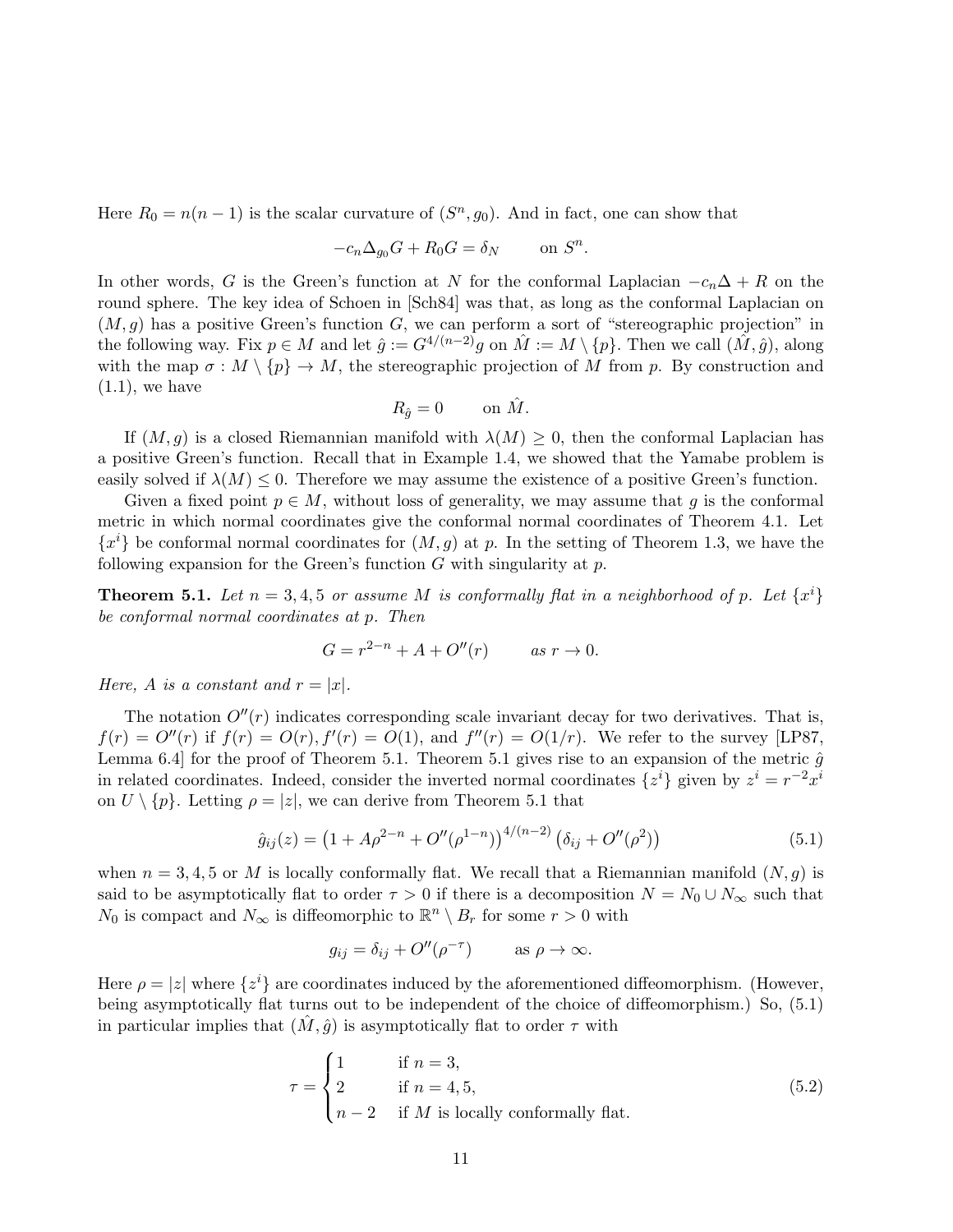#### 5.2 Constructing the test functions

In view of (5.1), we are able to understand the geometry of  $(\hat{M}, \hat{g})$  well near infinity. With this in mind, the test functions we construct in order to prove Theorem 1.3 will "localize" an extremal function for the Sobolev inequality near infinity. To this end, we define

$$
\varphi_{\alpha}(z) = \begin{cases} v_{\alpha}(z) & \text{if } \rho \ge R \\ v_{\alpha}(R) & \text{if } \rho \le R \end{cases}
$$
\n(5.3)

where  $v_{\alpha}$  are the scalings of Sobolev extremal functions defined in (4.1). Instead of taking the parameter  $\alpha$  to be small (and hence  $v_{\alpha}$  to be concentrated) as before, we will now consider  $\alpha$  large and hence  $v_{\alpha}$  spread out.

We wish to compute  $Q(\varphi_{\alpha})$  asymptotically as  $\alpha \to \infty$ . Since  $\varphi_{\alpha}$  is constant on spheres and concentrates on large spheres for  $\alpha$  large, it is natural to expect that  $Q(\varphi_{\alpha})$  will depend on some average behavior of  $\hat{g}$  over large spheres. And indeed, we will find that the leading order term in the expansion of  $Q(\varphi_\alpha)$ , will involve a quantity  $\mu$ , called the distortion coefficient, which is defined in the following way. Set

$$
h(\rho)=\frac{1}{n\omega_n\rho^{n-1}}\int_{S_\rho}d\,\sigma_\rho
$$

where  $S_\rho$  is a geodesic sphere of radius  $\rho$  with respect to  $\hat{g}$  and  $d\sigma_\rho$  is the volume element on  $S_\rho$ induced by  $\hat{g}$ . The function  $h(\rho)$  measures the ratio of the volumes of geodesic spheres of radius  $\rho$ in  $(M, \hat{q})$  to those in Euclidean space. When  $n = 3, 4, 5$  or M is locally conformally flat, making use of Theorem 5.1 and (5.1), one comes to the expansion

$$
h(\rho) = 1 + (\mu/k)\rho^{-k} + O''(\rho^{-k-1})
$$

where k depends on the dimension. The constant  $\mu$  is the *distortion coefficient of*  $\hat{g}$ . In the following theorem, we see that the distortion coefficient appears at leading order in the expansion of  $\lambda(S^n) - Q(\varphi_\alpha)$ .

**Theorem 5.2.** Suppose  $n = 3, 4, 5$  or M is locally conformally flat. Let  $\varphi_{\alpha}$  be as defined in (5.3). Then there exists a positive dimensional constant  $C$  such that

$$
Q(\varphi_{\alpha}) \le \lambda(S^n) - C\mu\alpha^k + O(\alpha^{-k-1})
$$
\n(5.4)

as  $\alpha \to \infty$ .

It turns out that when  $n = 3, 4, 5$  or that M is locally conformally flat in a neighborhood of p, the distortion coefficient  $\mu$  coincides up to a factor of two with a quantity called the mass  $m(\hat{q})$ , which arises in general relativity. A version of the positive mass theorem of Schoen and Yau states the following.

**Theorem 5.3** (Positive Mass Theorem). Suppose  $n \geq 3$  and  $(N, q)$  is asymptotically flat to order  $\tau > (n-2)/2$  with nonnegative scalar curvature. Then  $m(g) \geq 0$ . Furthermore,  $m(g) = 0$  if and only if  $(N, g)$  is isometric to  $(\mathbb{R}^n, g_{euc})$ .